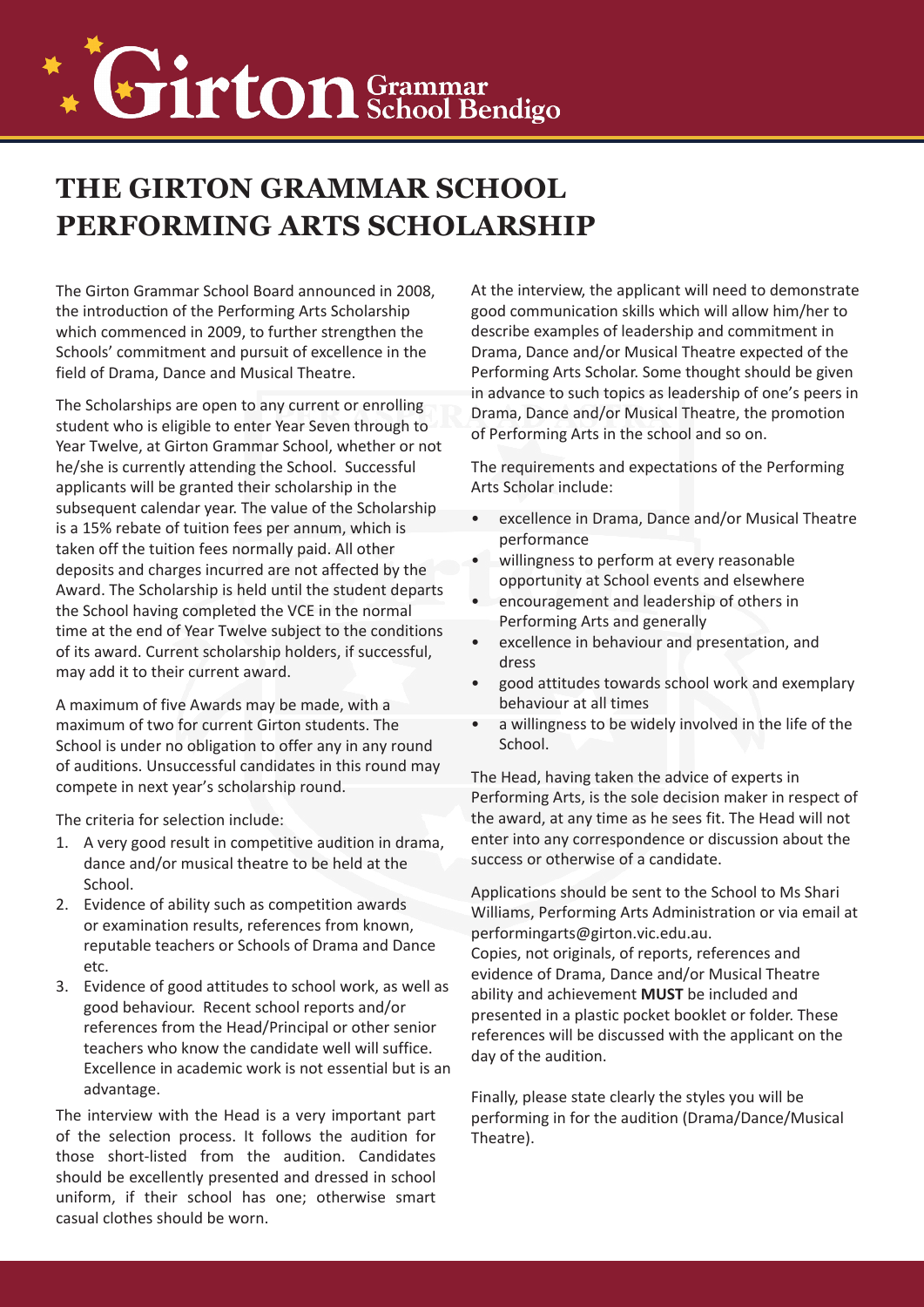

### **THE GIRTON GRAMMAR SCHOOL PERFORMING ARTS SCHOLARSHIPS**

#### **NOTES FOR THE GUIDANCE OF APPLICANTS FOR THE AUDITION**

1. The applicant must perform two contrasting works. The two works combined should be no longer than ten minutes in duration. These two works are to be either: a) Dance, b) Drama, or c) Musical Theatre. Should an applicant wish to choose, for example, to do a dance followed by a dramatic monologue (i.e. drawing their two pieces from two of the above categories rather than one) they are permitted to do so.

#### Criteria for Dance:

If two contrasting Dance pieces are to be submitted for assessment, then they should fall into two of the following categories:

- **• Ballet**: Style includes Classical, Romantic, Demi-Character or Neo-Classical. Pointe shoes are not compulsory and should only be worn by older students.
- **• Jazz**: Style includes Musical Theatre, Broadway, Hip-Hop, Funk or other "street dance" techniques.
- Contemporary: Style includes Bejart, Cunningham, Martha Graham, release techniques, or an individual technique based upon the principles of one or more of these.
- **• Social**: Style includes all accepted ballroom styles. Applicants may dance with or without a partner (Partner will not be assessed).
- **• Tap**: Style includes Musical Theatre, Broadway, Industrial, Grunge.
- **• Culturally Specific**: Styles include Aboriginal and Torres Strait Islander or any other genuine ethnic form of dance (e.g. Irish, Highland, Greek, Russian etc.).

Dance applicants must provide their own music on a CD clearly numbered or an mp3 player/ipod or phone with an audio output (i.e. for a 'headphone' jack). If an accompanist is required, applicants must organise their own and should advise the school no later than two days before the audition if an instrument (such as a piano) will be required. The school will support students with technical elements as much as possible. However, some files and CDs that have been 'burnt' will sometimes not play on our equipment. Students are advised to show good preparation by having a 'back up' copy of their music in a different format.

#### Criteria for Drama and Musical Theatre:

If two contrasting Drama pieces are to be submitted for assessment, then applicants should select one from the list of Classical Monologues and one Contemporary Monologue as listed below. If only one Drama piece is to be submitted for assessment in conjunction with either Musical Theatre be it a song or a dance piece, then applicants are welcome to select either a classical or a contemporary monologue from the list below.

#### **Classical Monologue for Girls**:

- 1. Lady Macbeth *Macbeth* by William Shakespeare
- 2. Juliet *Romeo and Juliet* by William Shakespeare
- 3. Helena *A Midsummer Night's Dream* by William Shakespeare

#### **Contemporary Monologue for Girls**:

- 4. Molly Aster *Peter and the Starcatcher* by Rick Elice
- 5. The Witch *Into the Woods* by Stephen Sondheim and James Lapine
- 6. Mabel Chiltern *An Ideal Husband* by Oscar Wilde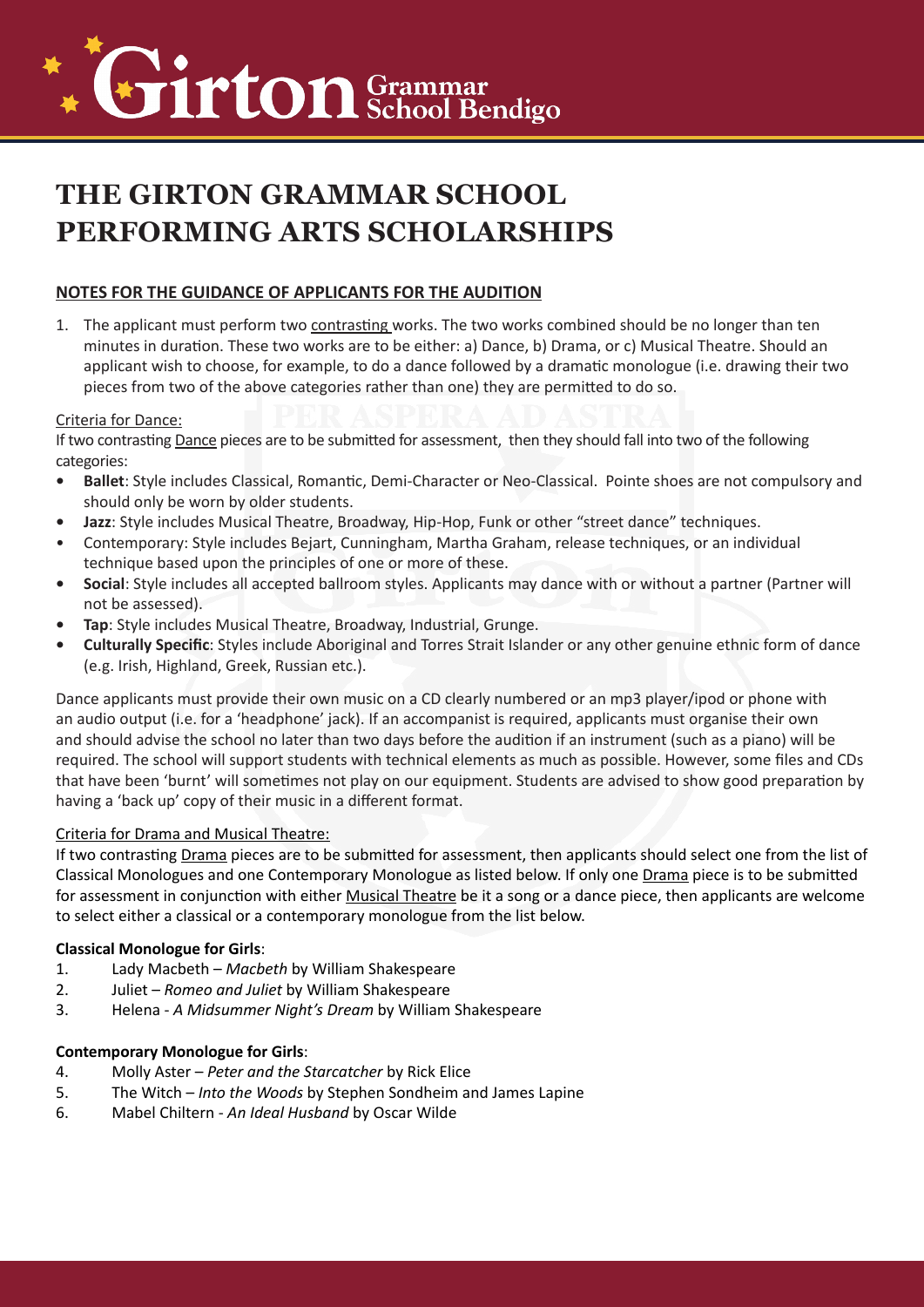

#### **Classical Monologue for Boys**:

- 1. Oberon *A Midsummer Night's Dream* by William Shakespeare
- 2. Macbeth *Macbeth* by William Shakespeare
- 3. The Prince *Romeo and Juliet* by William Shakespeare

#### **Contemporary Monologue for Boys**:

- 4. David O'Selznick *Moonlight and Magnolias* by Ron Hutchinson
- 5. Black Stache *Peter and the Starcatcher* by Rick Elice
- 6. Tom Wingfield *The Glass Menagerie* by Tennessee Williams

If two Musical Theatre pieces are to be submitted for assessment applicants must prepare two contrasting songs from the general Musical Theatre repertoire; one up-tempo and one a ballad. If only one Musical Theatre piece is to be submitted for assessment in conjunction with either a Drama monologue or a Dance piece, then applicants must select either an up-tempo song or a ballad. Musical Theatre applicants must provide their own music on a CD clearly numbered or an mp3 player/ipod or phone with an audio output (i.e. for a 'headphone' jack). **This year, music on cassette tape will not be allowed.** Students must ensure that their backing track is an instrumental version only and has no vocals included. If an accompanist is required, applicants must organise their own and should advise the school no later than two days before the audition if an instrument (such as a piano) will be required. The school will support students with technical elements as much as possible. However, some files and CDs that have been 'burnt' will sometimes not play on our equipment. Students are advised to show good preparation by having a 'back up' copy of their music in a different format.

2. The applicant will be required to demonstrate skills and abilities in their works – displaying creative flair, technique, spontaneity and the ability to improvise.

 **For Dancers**: Applicants should show technique that is age-appropriate as well as appropriate to their chosen dance styles, along with musicality and performance presentation.

 Applicants are to wear appropriate footwear for each dance. Bare feet are only acceptable for certain forms of Contemporary or Ethnic Dance, but for OH&S reasons dancers' "foot thongs" would be preferred.

 Dancers may appear in appropriate practice clothing, or in simple costume if preferred and thought to be integral to the dance performance. Stage make-up is not to be worn.

 At the end of a dance piece the assessors reserve the right to ask the applicant to perform a given movement, or to dance a directed sequence of steps, in order to clarify a matter. Questions may also be asked regarding the student's dance history at this stage.

 **For Drama Applicants**: Applicants will be asked to choose from recommended pieces for the purpose of this audition. The School will provide these prior to the audition to allow the applicants to practise. Monologues should be fully memorised. Costumes, stage make-up and small props are not necessary but are certainly allowed. However, students should ensure that the setting up of props and application of make-up does not delay or interfere with their audition in anyway. Clothing should be appropriate for movement. If a specific costume is not worn then neutral 'Theatre Blacks' are recommended over school uniform or casual clothing.

 **For Musical Theatre Applicants**: All pieces should be from a published musical - Pop songs **are not** acceptable. Lyrics for songs should be fully memorised. Costumes, stage make-up and props **are not** necessary but are certainly allowed. However, students should ensure that the setting up of props and application of make-up does not delay or interfere with their audition in anyway. Clothing should be appropriate for movement. If a specific costume is not worn then neutral 'Theatre Blacks' are recommended over school uniform or casual clothing.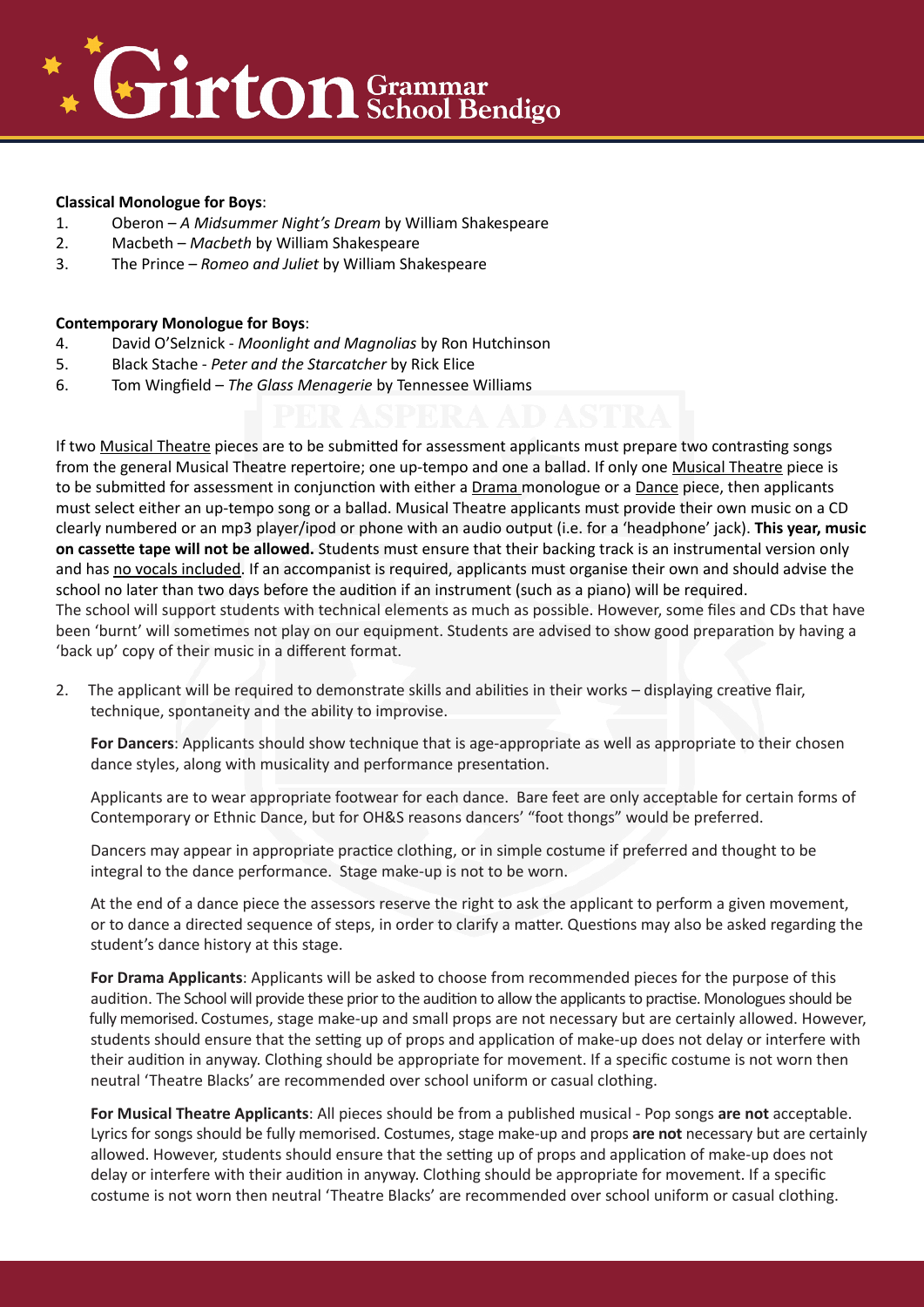

- 3. The applicant must display a commitment to and involvement in performing arts activities and groups, plus the need to be well involved in Girton's music, drama and/or dance activities. The applicant must be willing to take part in Girton productions, concerts, co-curricular activities and classes. Furthermore, a reasonable balance is expected between performing arts and other aspects of school and community life. Successful applicants will be good citizens of their schools in terms of effort, dedication and behaviour.
- 4. The applicant must provide evidence of their current community involvement in some aspect of the Performing Arts. This may take the form of letters, awards, certificates of participation in classes, workshops or co-curricular activities.
- 5. The School reserves the right to consider performers of some drama, dance and musical theatre styles for the awarding of scholarships and not others.
- 6. All scholarships awarded are subject to review at the Head's discretion. Continued sound academic effort is required, along with strong citizenship and commitment to the values of the School.

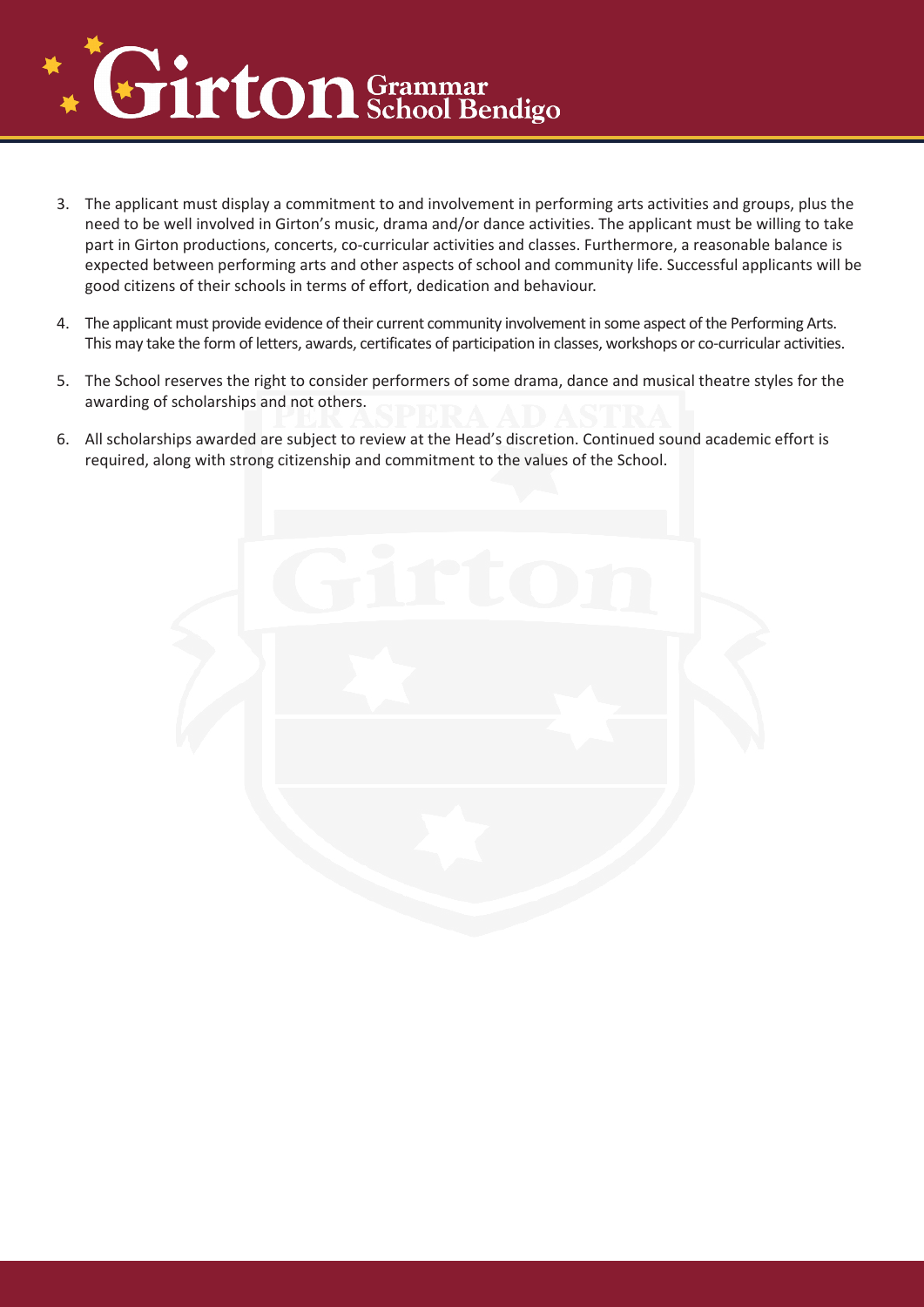

#### PERFORMING ARTS SCHOLARSHIP

(Please attach additional information to this form if required)

|                                                                                                                                                                                                                                                                                                           |  | Name(s) of Parents (eg Mr, Mrs Dr A Citizen): SPERAADASTRA                                                                                                      |
|-----------------------------------------------------------------------------------------------------------------------------------------------------------------------------------------------------------------------------------------------------------------------------------------------------------|--|-----------------------------------------------------------------------------------------------------------------------------------------------------------------|
|                                                                                                                                                                                                                                                                                                           |  |                                                                                                                                                                 |
|                                                                                                                                                                                                                                                                                                           |  |                                                                                                                                                                 |
| Previous Drama, Dance or Musical Theatre Experience: (List all accomplishments including Examinations/Grades attained)                                                                                                                                                                                    |  |                                                                                                                                                                 |
|                                                                                                                                                                                                                                                                                                           |  | <u> 1980 - Jan James James James James James James James James James James James James James James James James J</u><br><u> 4 de estado en Santo XXVIII de </u> |
| Current Drama, Dance or Musical Theatre Groups: (School or other)<br><u> 1980 - An Dùbhlachd ann an Dùbhlachd ann an Dùbhlachd ann an Dùbhlachd ann an Dùbhlachd ann an Dùbhlachd ann an Dùbhlachd ann an Dùbhlachd ann an Dùbhlachd ann an Dùbhlachd ann an Dùbhlachd ann an Dùbhlachd ann an Dùbhla</u> |  |                                                                                                                                                                 |
| Other Interests: (Include Music/Sports/Games/Hobbies/Activities at School or in Clubs etc. List any attainments of note)                                                                                                                                                                                  |  |                                                                                                                                                                 |
| Preferred VCE Subjects (if entering Years Eleven or Twelve in 2018)                                                                                                                                                                                                                                       |  |                                                                                                                                                                 |
| Is there any other information which you believe would assist us in our selection?                                                                                                                                                                                                                        |  |                                                                                                                                                                 |
| I wish to audition for (please tick one): $\mathsf L$                                                                                                                                                                                                                                                     |  | Dance<br>Drama<br><b>Musical Theatre</b><br>OR                                                                                                                  |
| or a combination of the following:                                                                                                                                                                                                                                                                        |  | Dance<br>Drama<br><b>Musical Theatre</b>                                                                                                                        |
| Drama and/or Dance Teacher and/or Musical Theatre Coach or Director to complete:                                                                                                                                                                                                                          |  |                                                                                                                                                                 |
|                                                                                                                                                                                                                                                                                                           |  |                                                                                                                                                                 |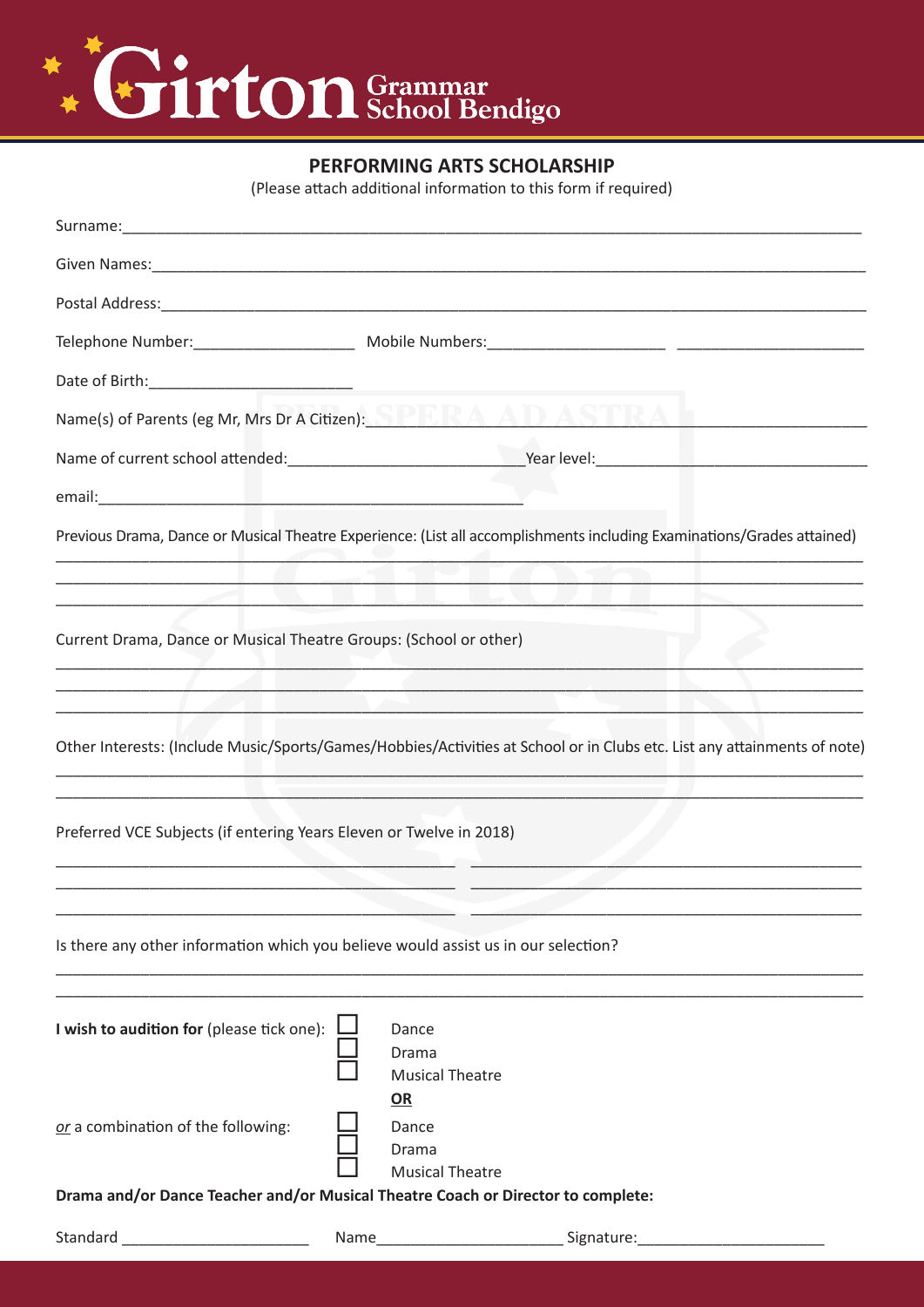#### **FEMALE MONOLOGUE 1 - CLASSICAL: Lady Macbeth**

PLAYSCRIPT: 'The Tragedy of *Macbeth*' by William Shakespeare

SCENE CONTEXT: *Macbeth, having met with the weird sisters and hearing their predictions of the future, writes to his wife explaining the news. Lady Macbeth reads her husband's letter and plans to doubly sure his resolve to become King of Scotland.*

#### **LADY MACBETH:**

[Enter LADY MACBETH, reading a letter] 'They met me in the day of success: and I have learned by the perfectest report, they have more in them than mortal knowledge. When I burned in desire to question them further, they made themselves air, into which they vanished. Whiles I stood rapt in the wonder of it, came missives from the king, who all-hailed me 'Thane of Cawdor;' by which title, before, these weird sisters saluted me, and referred me to the coming on of time, with 'Hail, king that shalt be!' This have I thought good to deliver thee, my dearest partner of greatness, that thou mightst not lose the dues of rejoicing, by being ignorant of what greatness is promised thee. Lay it to thy heart, and farewell.' Glamis thou art, and Cawdor; and shalt be What thou art promised: yet do I fear thy nature; It is too full o' the milk of human kindness To catch the nearest way: thou wouldst be great; Art not without ambition, but without The illness should attend it: what thou wouldst highly, That wouldst thou holily; wouldst not play false, And yet wouldst wrongly win: thou'ldst have, great Glamis, That which cries 'Thus thou must do, if thou have it; And that which rather thou dost fear to do Than wishest should be undone.' Hie thee hither, That I may pour my spirits in thine ear; And chastise with the valour of my tongue All that impedes thee from the golden round, Which fate and metaphysical aid doth seem To have thee crown'd withal.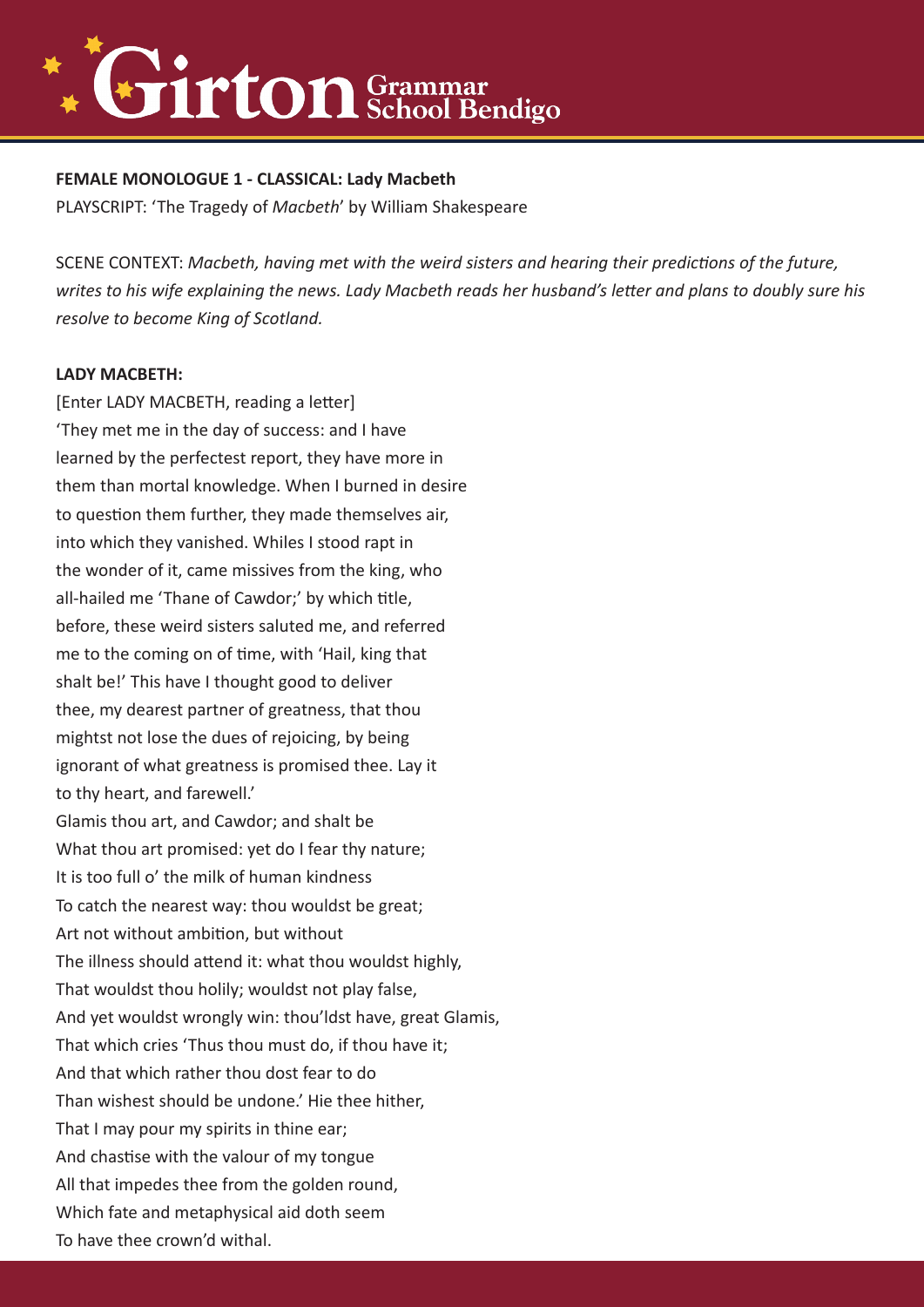#### **FEMALE MONOLOGUE 2 - CLASSICAL: Juliet**

PLAYSCRIPT: '*Romeo and Juliet*' by William Shakespeare

SCENE CONTEXT: *Juliet has caught Romeo eavesdropping on her and is slightly embarrassed by her own confessions she made earlier regarding this Montague boy. She speaks with him directly and questions his affections towards her.*

#### **JULIET:**

Thou know'st the mask of night is on my face, Else would a maiden blush bepaint my cheek For that which thou hast heard me speak to-night Fain would I dwell on form, fain, fain deny What I have spoke: but farewell compliment! Dost thou love me? I know thou wilt say 'Ay,' And I will take thy word: yet if thou swear'st, Thou mayst prove false; at lovers' perjuries Then say, Jove laughs. O gentle Romeo, If thou dost love, pronounce it faithfully: Or if thou think'st I am too quickly won, I'll frown and be perverse an say thee nay, So thou wilt woo; but else, not for the world. In truth, fair Montague, I am too fond, And therefore thou mayst think my 'havior light: But trust me, gentleman, I'll prove more true Than those that have more cunning to be strange. I should have been more strange, I must confess, But that thou overheard'st, ere I was ware, My true love's passion: therefore pardon me, And not impute this yielding to light love, Which the dark night hath so discovered.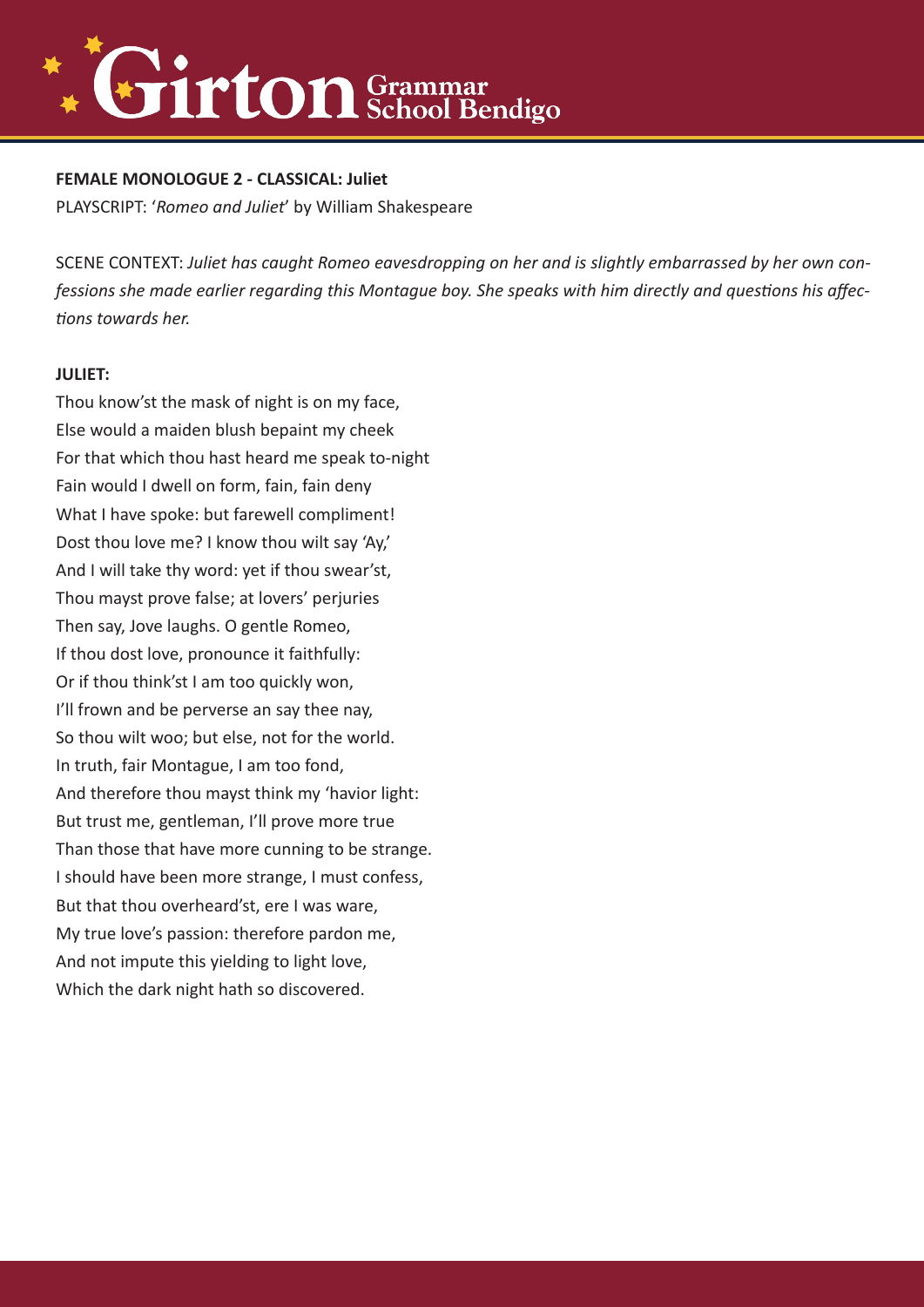#### **FEMALE MONOLOGUE 3 - CLASSICAL: Helena**

PLAYSCRIPT: '*A Midsummer Night's Dream*' by William Shakespeare

SCENE CONTEXT: *Lysander and Hermia explain their plan to Helena: tomorrow night, they'll meet up in the woods and then run away to get married. The happy lovers exit after wishing Helena good luck with earning Demetrius' affections. Helena, now alone, feels sorry for herself for being in love with a man who won't give her the time of day. Helena tries to understand why Demetrius fell out of love with her (and fell in love with Hermia).* 

#### **HELENA:**

How happy some o'er other some can be! Through Athens I am thought as fair as she. But what of that? Demetrius thinks not so; He will not know what all but he do know: And as he errs, doting on Hermia's eyes, So I, admiring of his qualities: Things base and vile, folding no quantity, Love can transpose to form and dignity: Love looks not with the eyes, but with the mind; And therefore is wing'd Cupid painted blind: Nor hath Love's mind of any judgement taste; Wings and no eyes figure unheedy haste: And therefore is Love said to be a child, Because in choice he is so oft beguiled. As waggish boys in game themselves forswear, So the boy Love is perjured every where: For ere Demetrius look'd on Hermia's eyne, He hail'd down oaths that he was only mine; And when this hail some heat from Hermia felt, So he dissolved, and showers of oaths did melt. I will go tell him of fair Hermia's flight: Then to the wood will he to-morrow night Pursue her; and for this intelligence If I have thanks, it is a dear expense: But herein mean I to enrich my pain, To have his sight thither and back again.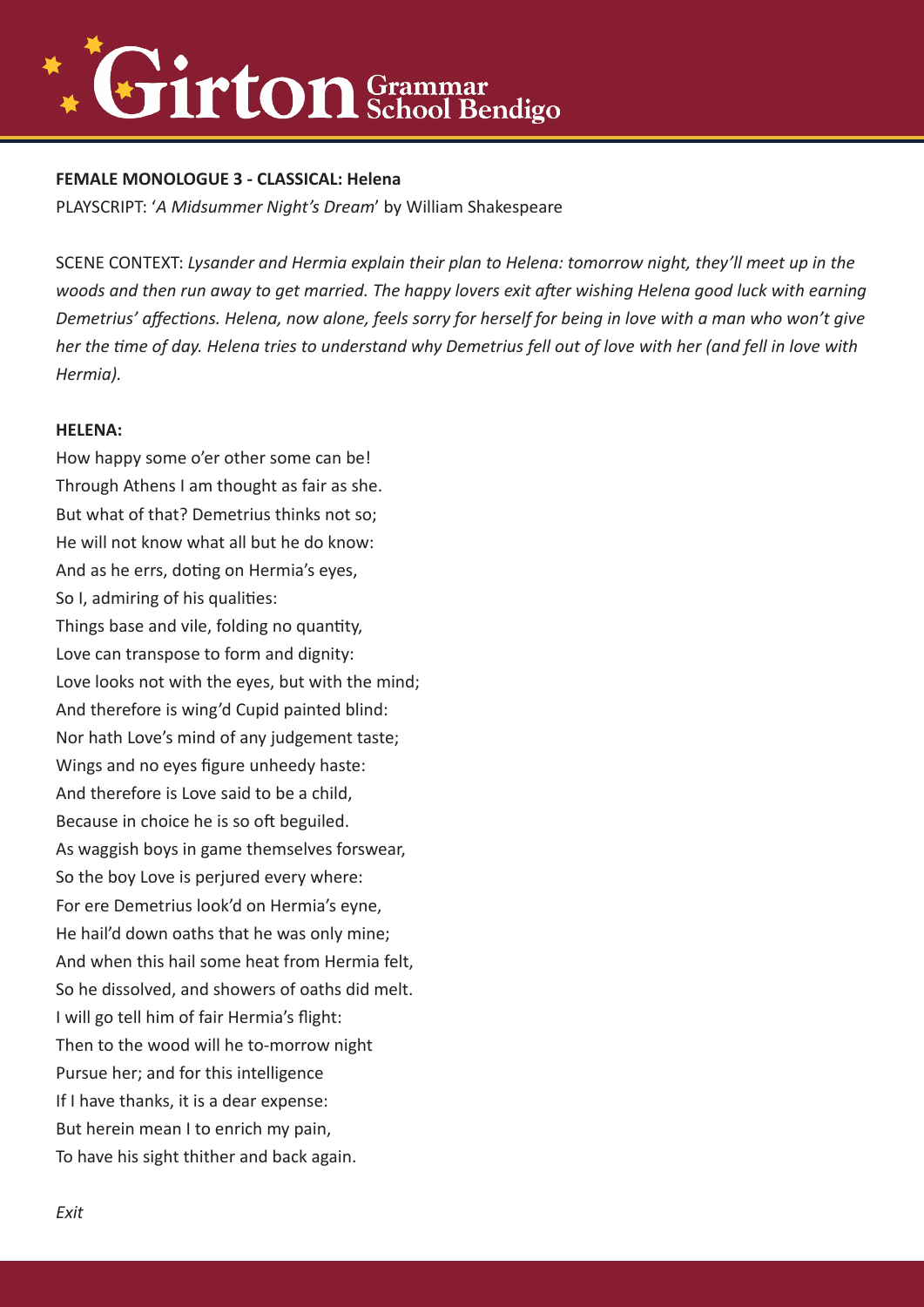#### **FEMALE MONOLOGUE 4 - CONTEMPORARY: Molly Aster**

PLAYSCRIPT: '*Peter and the Starcatcher*' by Rick Elice

SCENE CONTEXT: *A storm begins as night falls, making the journey dark, unpleasant, and frightening. As the others fall asleep, Peter appears and surprises Molly. Peter tries to get in the trunk, but Molly tells him that exposure to so much starstuff is very dangerous. They discuss their impulsive kiss in the cage, and Molly waxes philosophical about avoiding sentimentality until she falls asleep.*

MOLLY: [*to PETER*] The kiss? What about it? Want to? I didn't want to, we were about to be eaten alive. Oh for heaven's sake, such a fuss! Didn't you like it? [*standing upset*] You didn't like it. You didn't like it and now you're telling me you didn't like it! Unbelievable. What're you saying? You stop that right now. I won't answer any such question. You're inclining toward the sentimental and that's all well and good for a boy, but the fact is, we girls can't afford to be sentimental. We must instead be strong. And when I marry, my husband will have to- not you, you swot. Ugh, the ego.

And when I marry, I shall make it very clear to this PERSON- that sentimentality is not on the calendar. He will have to lump it or leave it. And if he should leave, I'll stay a spinster and pin my hair back and volunteer weekends at a hospital. And I will love words for their own sake, like "hyacinth" and "Piccadilly" and "onyx". And I'll have a good old dog, and think what I like, and be part of a different sort of family, with friends, you know? who understand that things are only worth what you're willing to give up for them. Even if I- in the face of death, may have- you know … not wanted to! I didn't say that. [*A beat. MOLLY rubs her eyes, trying to defeat sleep - but she cannot.*] You know - I might just - now you're here - rest my eyes for a – [*She hops off the trunk and curls up in front of the lock. Instantly, she's asleep.*]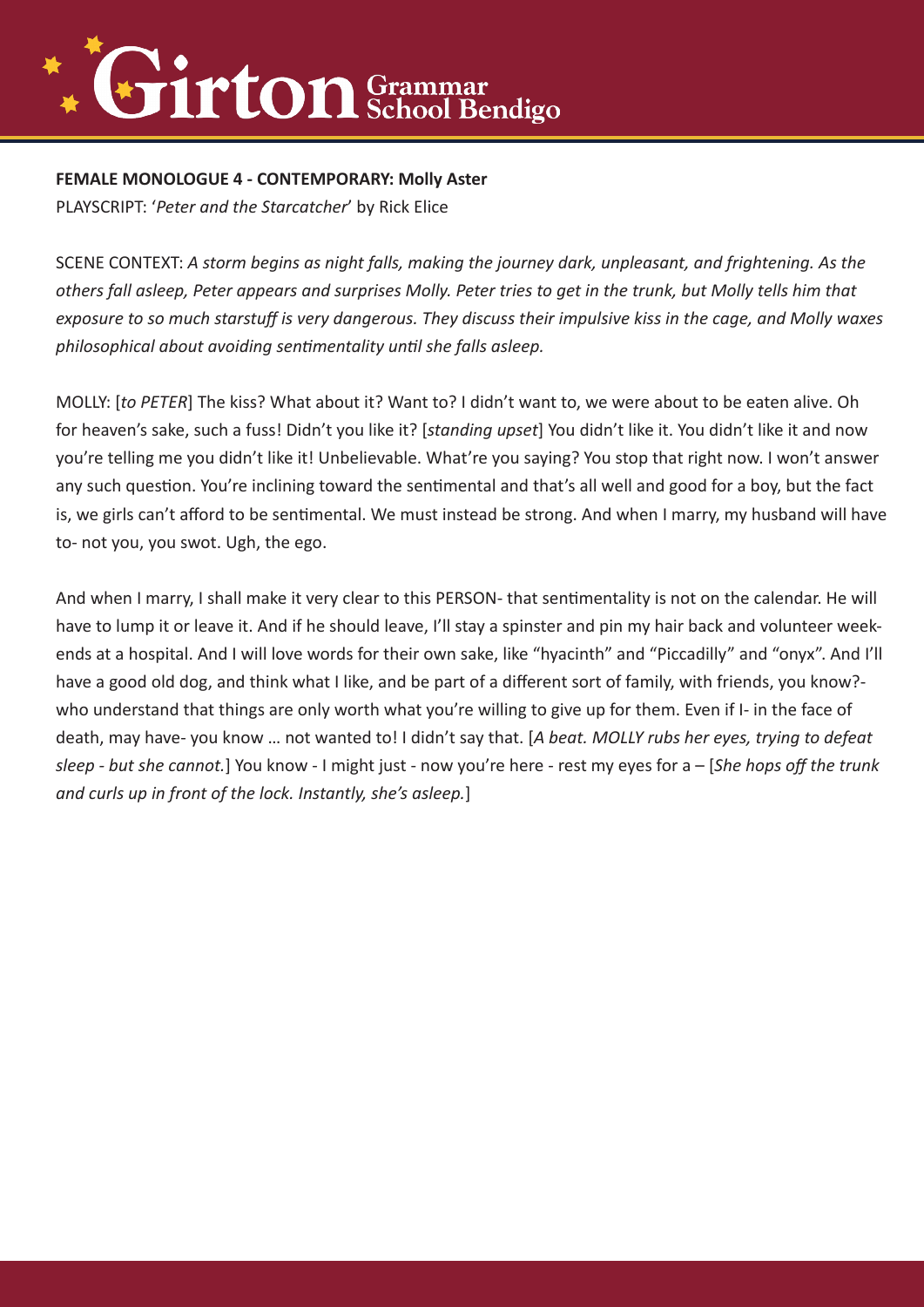#### **FEMALE MONOLOGUE 5 - CONTEMPORARY: The Witch**

PLAYSCRIPT: '*Into the Woods*' by Stephen Sondheim and James Lapine

SCENE CONTEXT: *The Bakers are interrupted by their nosy neighbour, the Witch. She outlines to them the reasons why they are unable to have children dating back to a particular incident with the Baker's Father. The following can be sung or delivered as dialogue.*

#### **WITCH:** [*to the BAKERS*]

In the past, when you were no more than a babe, your father brought his young wife and you to this cottage. They were a handsome couple, but not handsome neighbors. You see, your mother was with child and had developed an unusual appetite. She took one look at my beautiful garden and told your father what she wanted more than anything in the world was

Greens, greens, and nothing but greens: Parsley, peppers, cabbages, and celery, Asparagus and watercress and Fiddleferns and lettuce-! (Falling into "rap" style) He said, "All right," But it wasn't, quite, 'Cause I caught him in the autumn In my garden one night! He was robbing me, Raping me, Rooting through my rutabaga, Raiding my arugula and (My champion! My favorite!)- I should have laid a spell on him right there, ("Spell" chord) Could have turned him into a stone Or a dog or a chair Or a sn- (Drifts off into a momentary trance) But I let him have the rampion-I'd lots to spare. In return, however, I said, "Fair is fair: You can let me have the baby That your wife will bear. And we'll call it square."

#### (music stops)

I thought I had been more than reasonable, and that we all might live happily ever after. But how was I to know what your father had also hid in his pocket?! You see, when I had inherited that garden, my mother had warned me I would be punished if I were ever to lose any of the Beans.

The special beans. (getting worked up) I let him go I didn't know He'd stolen my beans! I was watching him crawl Back over the wall-! And the bang! Crash! And the lightning flash! And-well that's another story, Never mind-Anyway, at last the big day came And I made my claim. "Oh don't take away the baby," They shrieked and screeched, But I did, And I hid her Where she'll never be reached.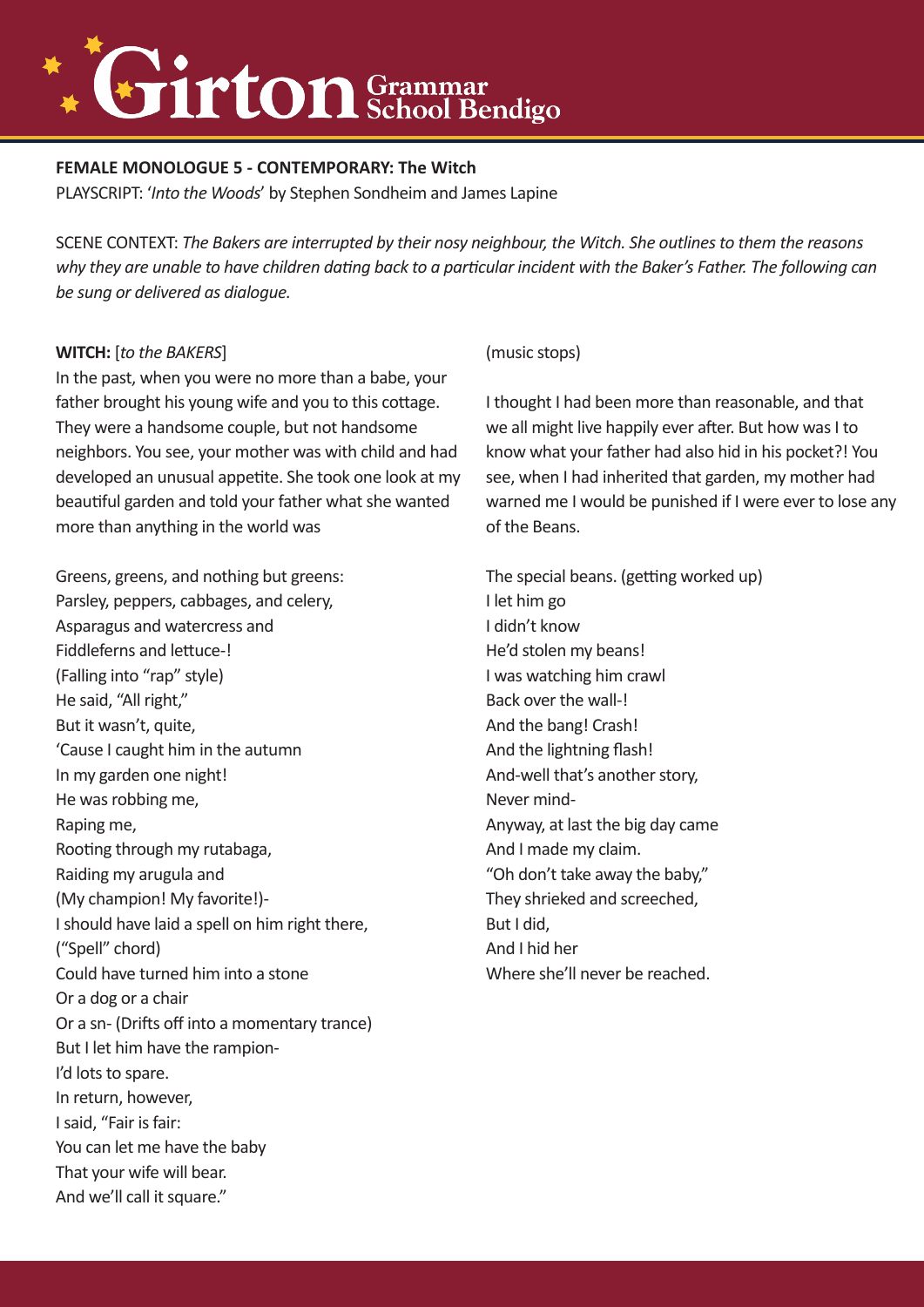#### **FEMALE MONOLOGUE 6 - CONTEMPORARY: Mabel Chiltern**

PLAYSCRIPT: '*An Ideal Husband*' by Oscar Wilde

SCENE CONTEXT: *Lady Chiltern recounts the travails of her courtship by Sir Robert's secretary, Tommy Trafford, to her sister-in-law, mocking his endless proposals and the ideals of husbandry.*

#### **LADY CHILTERN:**

Well, Tommy has proposed to me again. Tommy really does nothing but propose to me. He proposed to me last night in the music-room, when I was quite unprotected, as there was an elaborate trio going on. I didn't dare to make the smallest repartee, I need hardly tell you. If I had, it would have stopped the music at once. Musical people are so absurdly unreasonable. They always want one to be perfectly dumb at the very moment when one is longing to be absolutely deaf. Then he proposed to me in broad daylight this morning, in front of that dreadful statue of Achilles. Really, the things that go on in front of that work of art are quite appalling. The police should interfere. At luncheon I saw by the glare in his eye that he was going to propose again, and I just managed to check him in time by assuring him that I was a bimetallist.

Fortunately I don't know what bimetallism means. And I don't believe anybody else does either. But the observation crushed Tommy for ten minutes. He looked quite shocked. And then Tommy is so annoying in the way he proposes. If he proposed at the top of his voice, I should not mind so much. That might produce some effect on the public. But he does it in a horrid confidential way. When Tommy wants to be romantic he talks to one just like a doctor. I am very fond of Tommy, but his methods of proposing are quite out of date. I wish, Gertrude, you would speak to him, and tell him that once a week is quite often enough to propose to anyone, and that it should always be done in a manner that attracts some attention.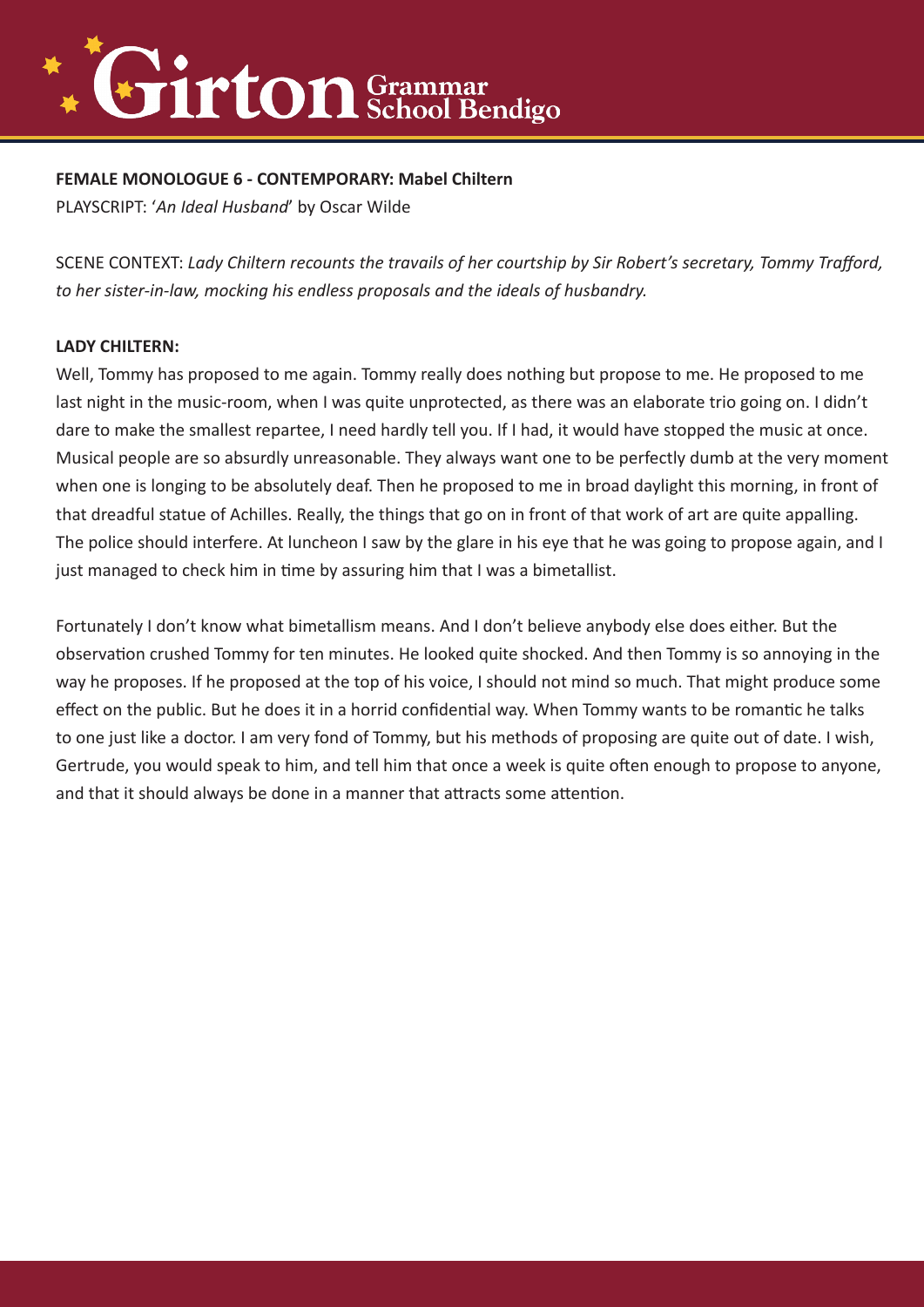

#### **MALE MONOLOGUE 1 - CLASSICAL: Oberon**

PLAYSCRIPT: '*A Midsummer Night's Dream*' by William Shakespeare

SCENE CONTEXT: *Oberon and Titania have a feud over the ownership of a changeling boy. Once Titania is gone, Oberon vows to punish her for not obeying him. He calls to Puck, and reminds him of the time when Cupid aimed to hit the queen of a land in the West, but his arrow missed its mark. He saw where that arrow landed: on a little flower that turned from white to "purple with love's wound". If the juice of the flower is placed on someone's sleeping eyelids, they will fall madly in love with the next living thing they see.*

#### **OBERON:**

Well, go thy way: thou shalt not from this grove Till I torment thee for this injury. My gentle Puck, come hither. Thou rememberest Since once I sat upon a promontory, And heard a mermaid on a dolphin's back Uttering such dulcet and harmonious breath That the rude sea grew civil at her song And certain stars shot madly from their spheres, To hear the sea-maid's music. That very time I saw, but thou couldst not, Flying between the cold moon and the earth, Cupid all arm'd: a certain aim he took At a fair vestal throned by the west, And loosed his love-shaft smartly from his bow, As it should pierce a hundred thousand hearts; But I might see young Cupid's fiery shaft Quench'd in the chaste beams of the watery moon, And the imperial votaress passed on, In maiden meditation, fancy-free. Yet mark'd I where the bolt of Cupid fell: It fell upon a little western flower, Before milk-white, now purple with love's wound, And maidens call it love-in-idleness. Fetch me that flower; the herb I shew'd thee once: The juice of it on sleeping eye-lids laid Will make or man or woman madly dote Upon the next live creature that it sees. Fetch me this herb; and be thou here again Ere the leviathan can swim a league.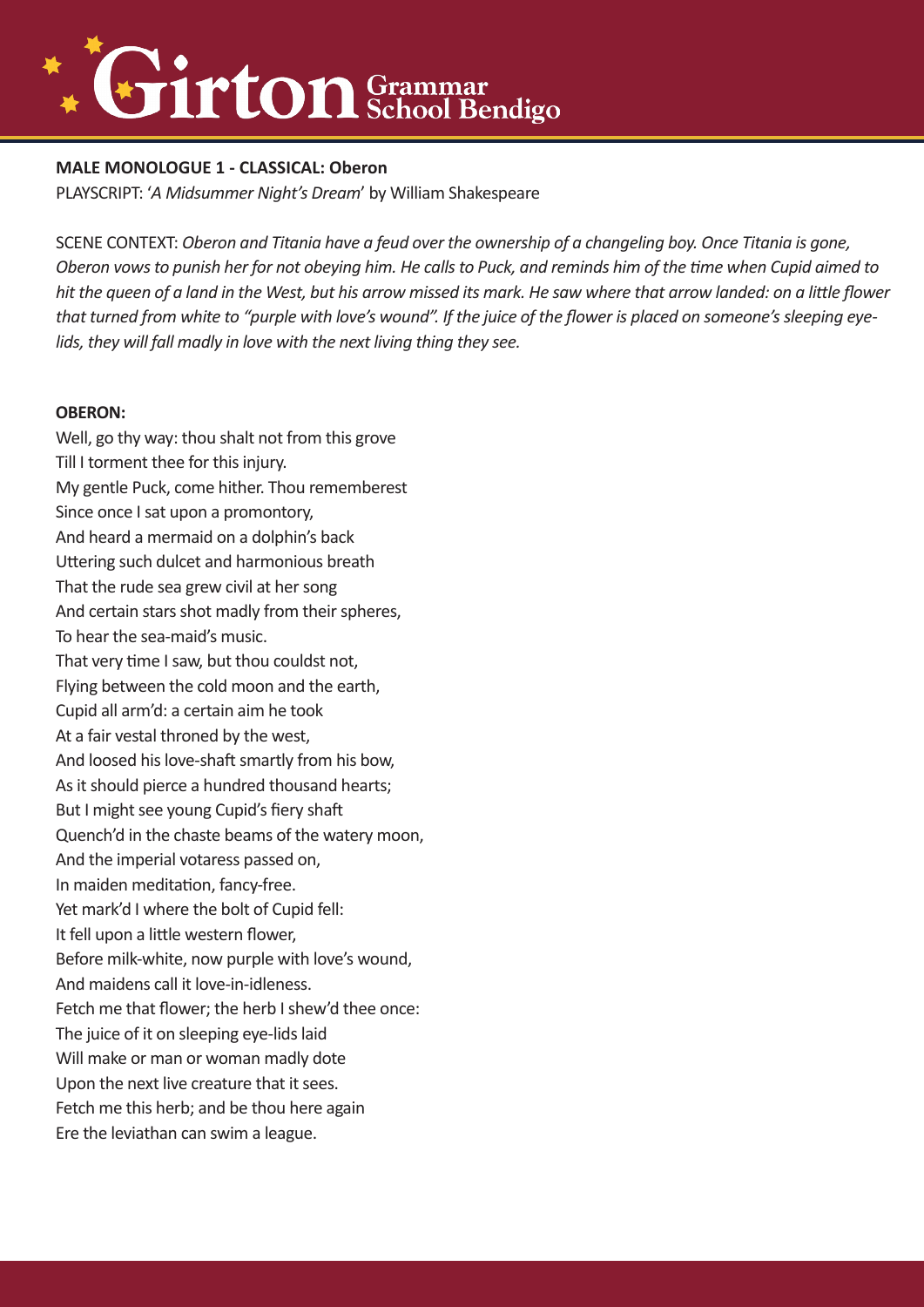#### **MALE MONOLOGUE 2 - CLASSICAL: Macbeth**

PLAYSCRIPT: '*The Tragedy of Macbeth*' by William Shakespeare

SCENE CONTEXT: *After Macbeth agrees to murder King Duncan, he imagines that he sees a bloody dagger pointing toward King's chamber. Frightened by the apparition of a "dagger of the mind," he prays that the earth will hear not his steps as he completes his bloody plan. The bell rings—a signal from Lady Macbeth that the guards are unconscious—and he sets off toward Duncan's chamber.*

#### **MACBETH:**

Go bid thy mistress, when my drink is ready, She strike upon the bell. Get thee to bed.

#### *Exit Servant*

Is this a dagger which I see before me, The handle toward my hand? Come, let me clutch thee. I have thee not, and yet I see thee still. Art thou not, fatal vision, sensible To feeling as to sight? or art thou but A dagger of the mind, a false creation, Proceeding from the heat-oppressed brain? I see thee yet, in form as palpable As this which now I draw. Thou marshall'st me the way that I was going; And such an instrument I was to use. Mine eyes are made the fools o' the other senses, Or else worth all the rest; I see thee still, And on thy blade and dudgeon gouts of blood, Which was not so before. There's no such thing: It is the bloody business which informs Thus to mine eyes. Now o'er the one halfworld Nature seems dead, and wicked dreams abuse The curtain'd sleep; witchcraft celebrates Pale Hecate's offerings, and wither'd murder, Alarum'd by his sentinel, the wolf, Whose howl's his watch, thus with his stealthy pace. With Tarquin's ravishing strides, towards his design Moves like a ghost. Thou sure and firm-set earth, Hear not my steps, which way they walk, for fear Thy very stones prate of my whereabout, And take the present horror from the time, Which now suits with it. Whiles I threat, he lives: Words to the heat of deeds too cold breath gives.

*A bell rings*

I go, and it is done; the bell invites me. Hear it not, Duncan; for it is a knell That summons thee to heaven or to hell.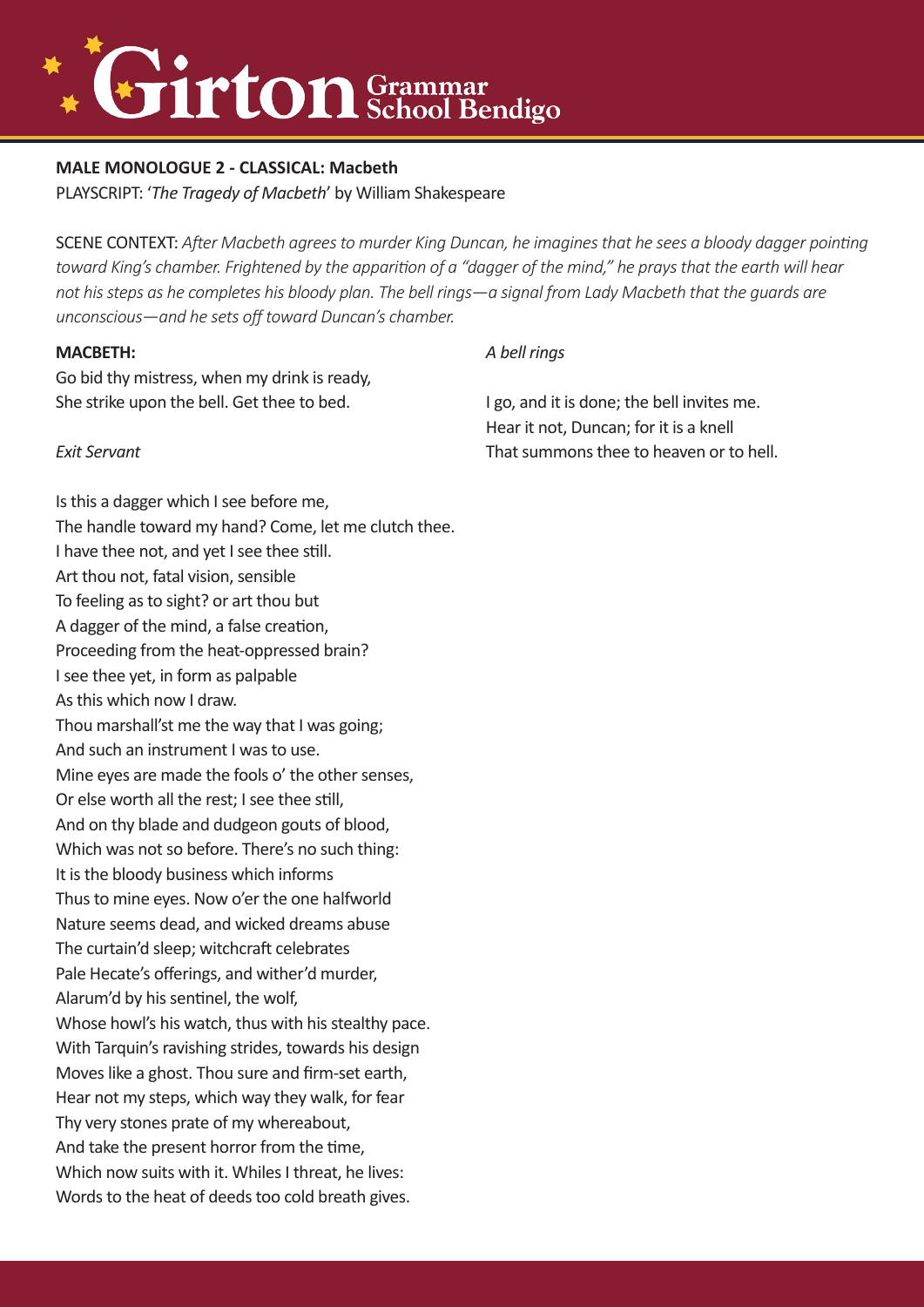#### **MALE MONOLOGUE 3 - CLASSICAL: The Prince**

PLAYSCRIPT: '*Romeo and Juliet*' by William Shakespeare

SCENE CONTEXT: *Feuding between the Montagues and Capulets have become a regular occurrence on the streets of Verona, causing fear amongst the citizens. The Prince arrives after a scirmish and calls his subjects to order.* 

#### **PRINCE:**

Rebellious subjects, enemies to peace, Profaners of this neighbour-stained steel,-- Will they not hear? What, ho! you men, you beasts, That quench the fire of your pernicious rage With purple fountains issuing from your veins, On pain of torture, from those bloody hands Throw your mistemper'd weapons to the ground, And hear the sentence of your moved prince. Three civil brawls, bred of an airy word, By thee, old Capulet, and Montague, Have thrice disturb'd the quiet of our streets, And made Verona's ancient citizens Cast by their grave beseeming ornaments, To wield old partisans, in hands as old, Canker'd with peace, to part your canker'd hate: If ever you disturb our streets again, Your lives shall pay the forfeit of the peace. For this time, all the rest depart away: You Capulet; shall go along with me: And, Montague, come you this afternoon, To know our further pleasure in this case, To old Free-town, our common judgment-place. Once more, on pain of death, all men depart.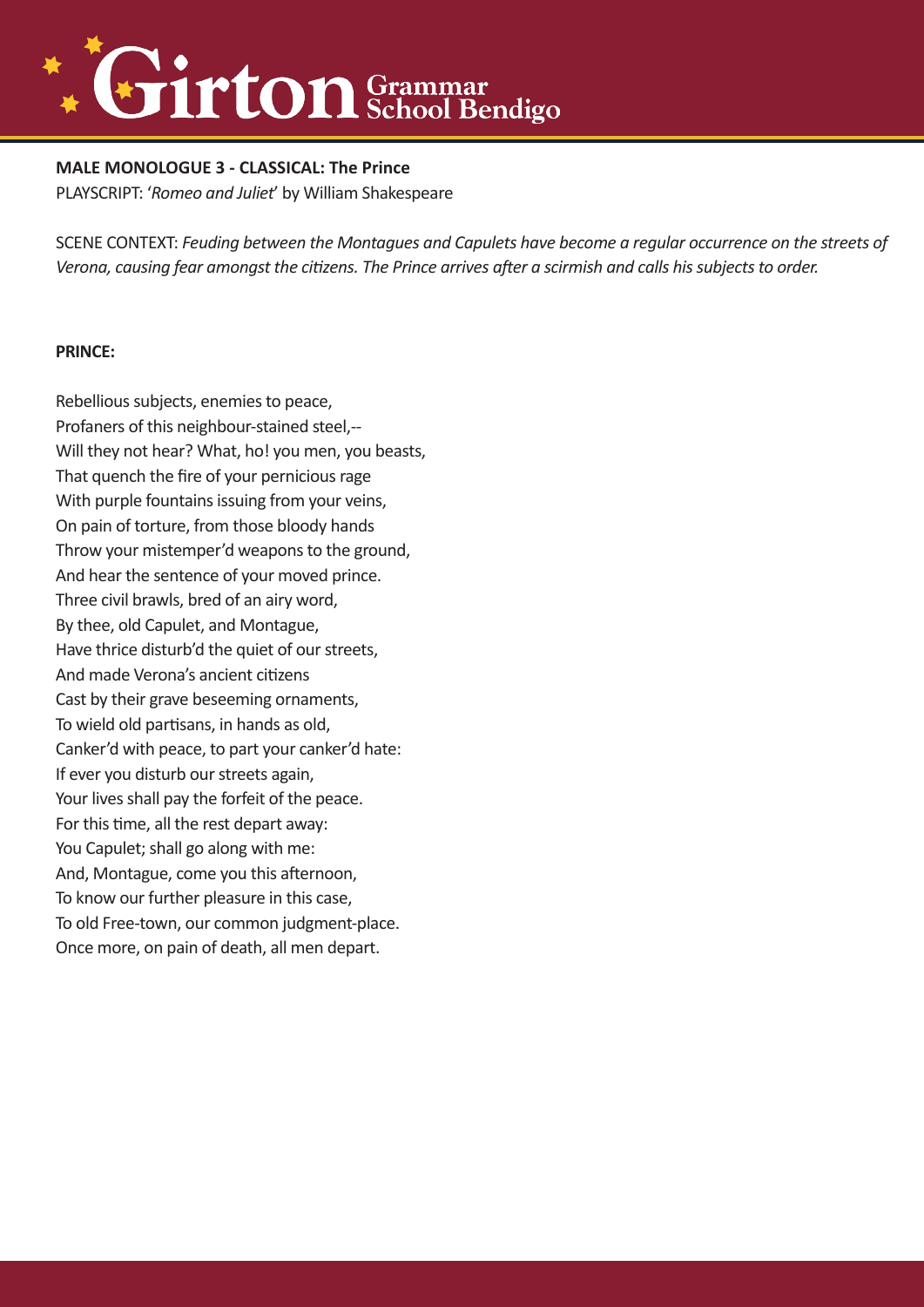# <del>I</del> Girton School Bendigo

#### **MALE MONOLOGUE 4 - CONTEMPORARY: David O'Selznick**

#### PLAYSCRIPT: '*Moonlight and Magnolias*' by Ron Hutchinson

SCENE CONTEXT: *Legendary film producer David O. Selznick is five weeks into shooting 'Gone With the Wind'*  when he realizes the script is awful, and that the director doesn't have a clue. He has five days to replace them, *and restart the shoot, or the production will shut down. Selznick calls Victor Fleming from the set of The Wizard of Oz to direct, and he taps legendary playwright, screenwriter and script doctor Ben Hecht to rewrite the script. There's only one problem: Hecht hasn't read the book. The following is delivered in a fast paced, physical style.*

SELZNICK: *[to HECHT]* I need your total concentration here. Now as everybody on God's Good Green Earth but you knows '*Gone with the Wind*' takes place during the Civil War – [*HECHT shakes his head*] It's going to pit brother against brother, father against son — [*HECHT laughs. SELZNICK resists panic.*] Okay okay ... Follow me here. Overture. Front credits. Fade in on Tara. The O'Hara's plantation in Georgia — think pillars, staircase, cotton fields, Ol' Man River — hot, it's so hot, it's always hot. [*Without warning he grabs Hecht by the lapels*] Ah bejaysus — land, land, land — 'tis the only thing that lasts — d'you hear me? — *land*— [*HECHT pulls back in alarm. SELZNICK sucks in his stomach, pulls himself upright, assuming Ellen O'Hara's character, using a French accent.*] Ellen Robillard O'Hara, mistress of Tara, *tres aristocratique, tres elegante* [*He parades up and down, hand thrown out on limp wrist to demonstrate Ellen's character.*] Her mother's the only person that Scarlett O'Hara has ever been afraid of— [*He strikes a coquettish pose, legs crossed, hip thrown out, finger on cheek*] Scarlett herself, beautiful, spoiled, tiny feet, flawless skin, a laugh that cares for no one [*He leans at an exaggerated angle against the couch, tosses an imaginary mane of red hair back, whispers languorously*] *Why, fiddle de dee* — [*SELZNICK pulls himself upright again.*]

The men. Think spurs, boots, buttons, cravats [He circles an imaginary enemy, jabbing and weaving] Every one of them desperately in love with Scarlett — yes? — who has nothing in her pretty little head but dreamy old Ashley Wilkes. [*Selznick sits at his desk, strikes a pose over a book*] Proud, cultured, Mozart, Europe, books, the oboe, mezzotint. No spurs. You get the main characters? [*He indicates the position on stage of each character he's summoning up*] When the movie opens Scarlett's convinced that Ashley is about to declare his love for her. Then she discovers that Ashley is about to marry Melanie Hamilton, his own cousin — It's the South. Scarlett has always been sure that Ashley will one day be hers. When she hears the news she assumes it's a mistake, a terrible, terrible mistake. She thinks he's going to elope with her. He says: *It can't be*. Nobody's ever said *no* to her before. She argues. *It can be.* It can't be. *It can be*. It can't be. *It can be* — You're going to love this — Ashley leaves but unknown to either of them, the ruthless but charming [*He ducks behind the couch*] Rhett Butler [*He jumps up again*] has heard it all. Think — think — think Clark Gable, that's all you have to think — She's mad at him for eavesdropping but he laughs in her face. *Ha ha*! It gets even better — Stung by Ashley's rejection she marries Charles Hamilton — Melanie's brother and a poor boob who just happens to be the first person she sees after getting the heave-ho from Ashley, who's far too noble to walk out on Melanie even though we suspect he has the hots for Scarlett who in short order has a child by him — not Ashcroft?! *Ashley*.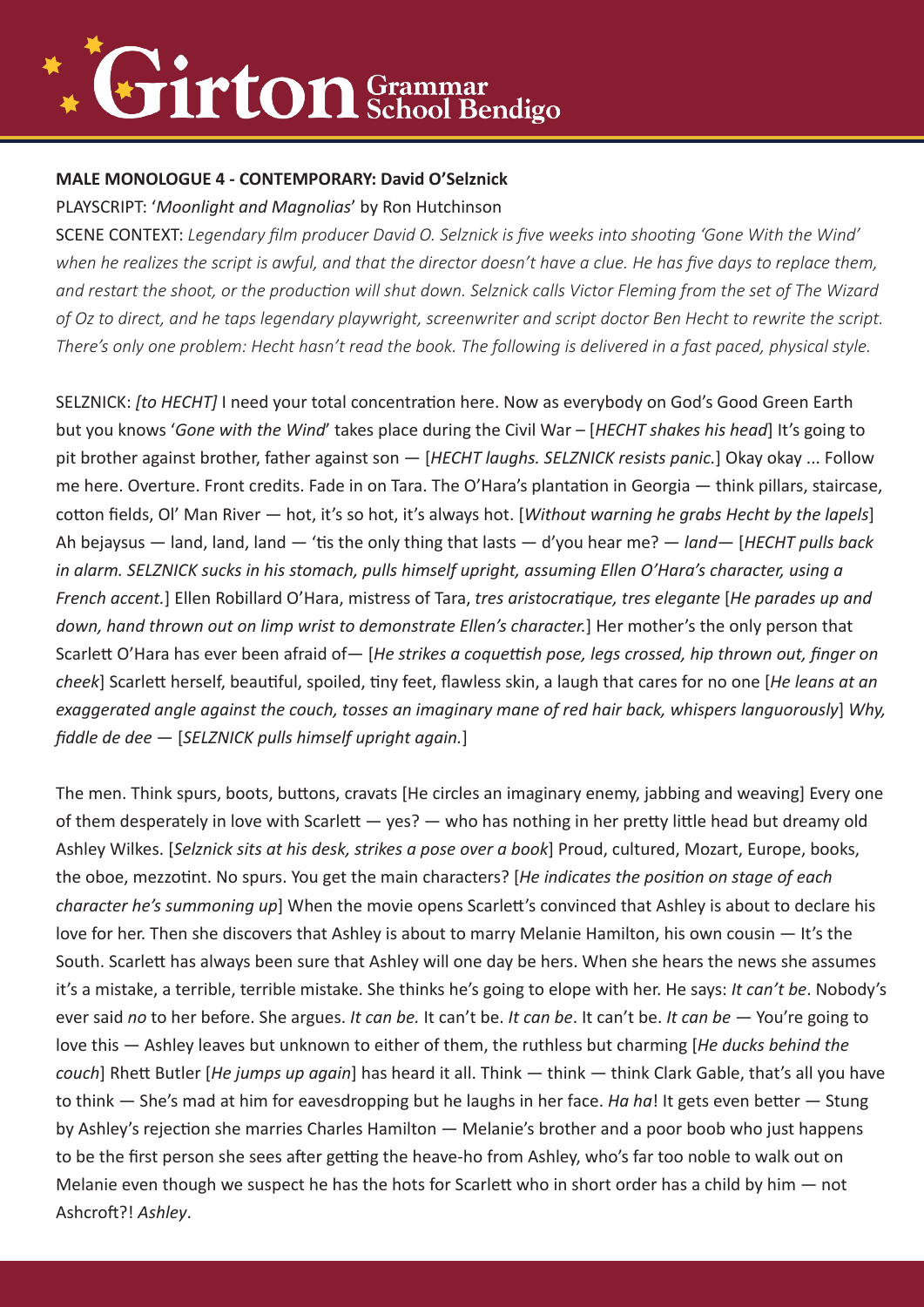#### **MALE MONOLOGUE 5 - CONTEMPORARY: Black Stache**

PLAYSCRIPT: '*Peter and the Starcatcher*' by Rick Elice

SCENE CONTEXT: *Lord Aster is kidnapped inside a ship by Smee and a group of pirates. Smee demands the key to the trunk, but Lord Aster refuses. Just then, the pirate crew begins to tremble in fear. Smee elaborately introduces the most feared pirate captain on the high seas, Black Stache, so called because of his trademark facial hair. He is a poetic, malapropism-prone psychopath who threatens to find and kill Aster's daughter Molly if he doesn't give him the key to a trunk carrying riches. When Aster refuses, he steals the trunk key from his pocket.*

STACHE: [waving cordially to ASTER] Hallo. [The PIRATES shriek again and bemoan what might happen next. STACHE continues, winsomely.] *Oh, to be in England, now that April's there, But whoever's not in England gets to see my facial hair.*

[To ASTER] Now, you're likely wondering: can the fellow before you be entirely evil? Can no compassion uncrease this furrowed brew? [stammers] Brow. Well, fret not, mon frère — I'm a romantic! There's a poet in these pirate veins, and so I plug into the muse. [holds his hand out to SMEE for a manicure] But what to do? Which style to use? Iambic? Box office poison. Haiku? SamurAi-don't-think-so! [suddenly vicious to SMEE] Mind the cuticle, Smee! Eureka! Hoopah! Got it! [a steely glare at ASTER]

*A pirate with scads of panache Wants the key to the trunk with the cash. Now, here's some advice, Tho' I seem to be nice — I'LL CUT YOU!!!* 

Slit you up one side 'n' down the other so ye can watch yer own stomach flop around on the deck. [holds a straight razor to ASTER's throat, but ASTER doesn't flinch] I say, Smee — you did explain to my Lord that I'm a bloodthirsty outlaw? We haven't got all night. People have paid for nannies and parking. Stand aside. I'll have to do it myself, or I'm not — I'm not — [heartbroken] WHAT AM I?? BLACK STACHE!! They refer, of course, to THIS! [The PIRATES gasp] The trademark nose-brush of every man, woman and child in me family, dating right back to the amoeba. Yet, for us, the face foliage has been, oh, so much more than a lawn on the lip, sir. 'Tis what we are, and why we are it. And when everyone else got out of the pirate business, The Stache stuck it out, knowing one day my ship would come in. This is the day. This is the ship. [menacingly] Now, cough up that key, my Lord. Playing games is for children, Aster, and I hate, I hate, I hate children! [hurls his bucket at the mirror, smashing it] Bring it in, Gomez! Thanks ever so. [PIRATES drag in the trunk] The Wasp is my ship now, and everything aboard her belongs to me,

including the treasure Victoria thinks nobody knows about. Silly old queen.